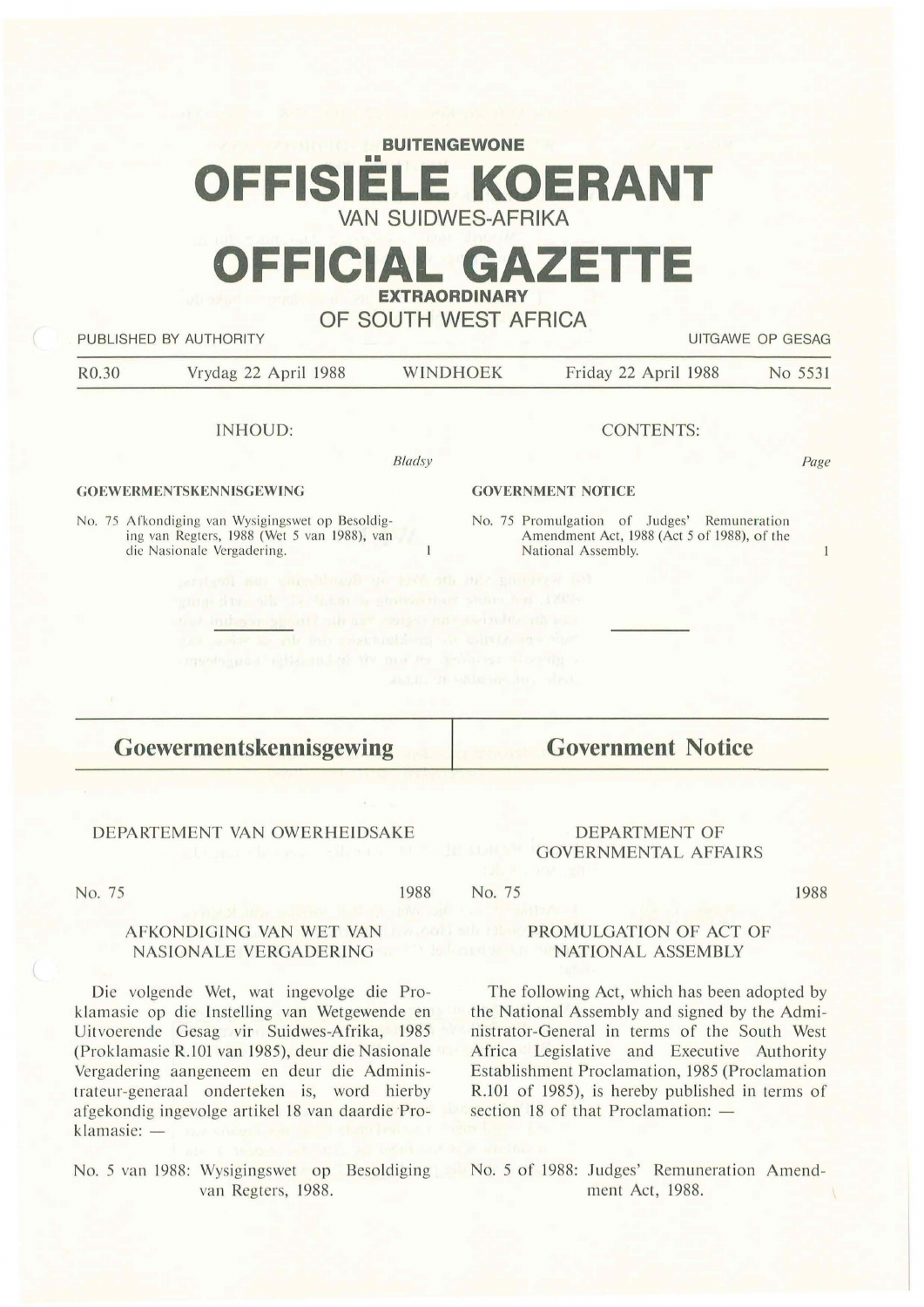No. 5531 Official Gazette Extraordinary 22 April 1988 3

#### **JUDGES' REMUNERATION AMENDMENT ACT, 1988 Act No. 5, 1988**

### **EXPLANATORY NOTE:**

Words underlined with solid line indicate insertions proposed.

[ Words in bold type in square brackets indicate omissions proposed.

## **ACT**

**To amend the Judges' Remuneration Act, 1981, so as to provide for the increase of the salaries of judges of the Supreme Court of South West Africa by proclamation; to increase the salaries of judges; and to provide for incidental matters.** 

*(Afrikaans text signed by the Administrator-General on 11 April 1988)* 

BE IT ENACTED by the National Assembly, as follows:-

**1.** Section 1 of the Judges' Remuneration Act, 1981 (hereinafter referred to as the principal Act), is hereby amended by the insertion after subsection (1) of the following subsection:

" $(1A)(a)$  The Administrator-General may by proclamation in the *Official Gazette* amend the second column of the Schedule so as to increase the rates

(b) A proclamation referred to in paragraph (a) may be issued with retrospective effect as from a date which may not be more than one year earlier than

the date of the proclamation.".

specified therein.

Amendment of section 1 of Acl 16 of 1981.